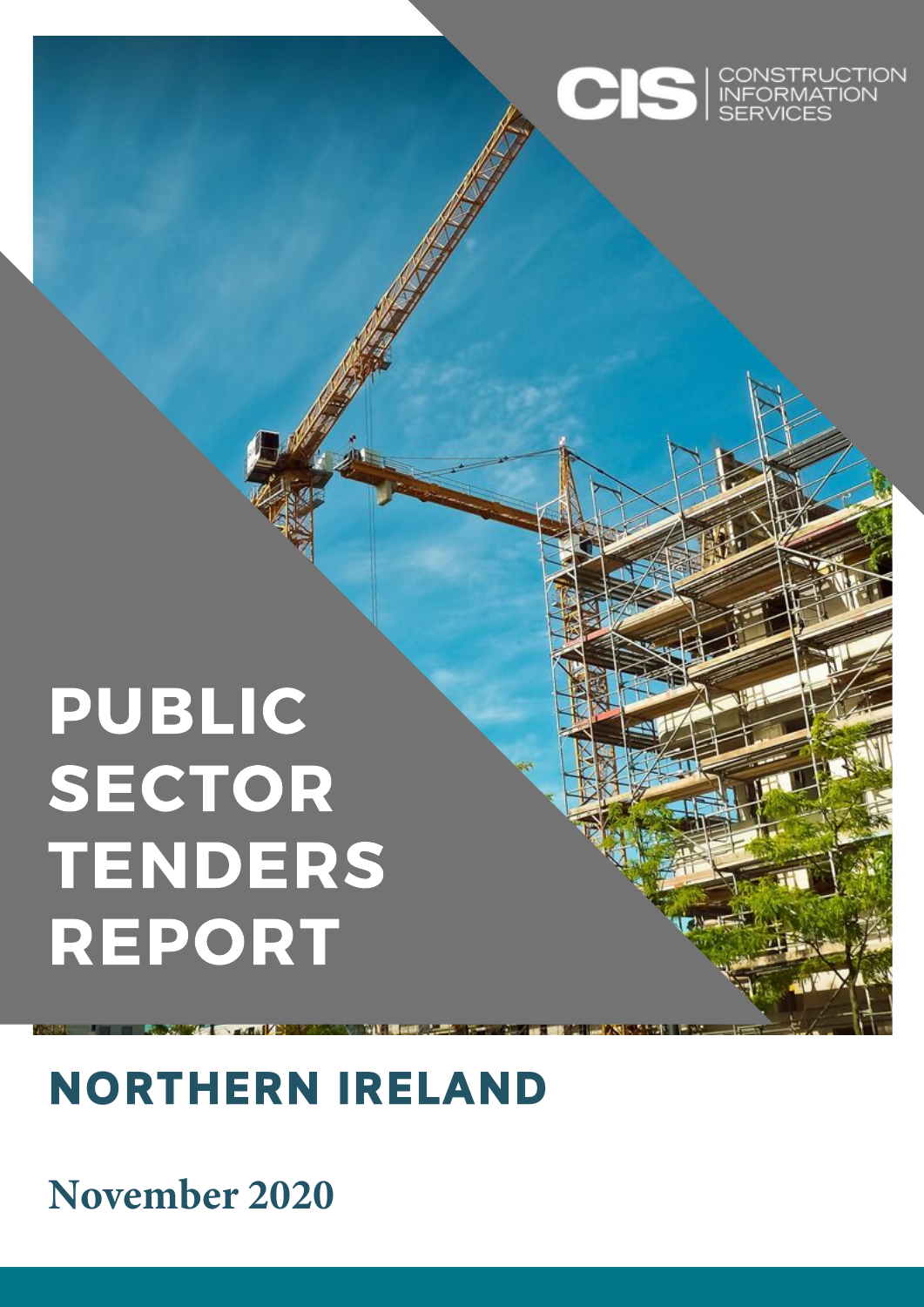

Public Sector Tenders November 2020

*Are you [missing out?](http://www.cisireland.com) all us on 01 2999 200*

#### Northern Ireland

|         | <b>Click to Request Details</b>                                                         |            | <b>Closing Date</b> |
|---------|-----------------------------------------------------------------------------------------|------------|---------------------|
| 1134251 | £8.7m - External Cyclical Maintenance                                                   | Co. Antrim | Fri 18 Dec          |
| 1134581 | Integrated Consultant Team for Reservoirs Safety Works                                  | Co. Antrim | Mon 04 Jan          |
| 1133185 | Manufacture, Supply, Delivery and Installation of Signage                               | Co. Antrim | Mon 14 Dec          |
| 1131928 | Architect Led Integrated Consultant Team for Community Facility                         | Co. Antrim | Closed              |
| 1101916 | £364k - Environmental Improvement Scheme                                                | Co. Antrim | Tue 08 Dec          |
| 858790  | New Build Community Hub/Clubhouse                                                       | Co. Antrim | Closed              |
| 1133411 | Provision of Gas Detection and Gas Controls Maintenance Services                        | Co. Antrim | Mon 14 Dec          |
| 1136036 | £8m - Land, Design and Build                                                            | Co. Antrim | Mon 11 Jan          |
| 1132873 | Land, Design and Build Competition                                                      | Co. Antrim | Wed 09 Dec          |
| 1133385 | Social Housing Development Programme                                                    | Co. Antrim | Thu 03 Dec          |
| 1131355 | Clerk of Works Services for New Build Social Housing Developments                       | Co. Antrim | Closed              |
| 1130762 | <b>Gas Ring Main Installation</b>                                                       | Co. Antrim | Closed              |
| 1128375 | £480k - Asbestos Removal Services                                                       | Co. Antrim | Fri 15 Jan          |
| 1131927 | Urban Design/Landscape Architect Led Masterplan for Park                                | Co. Antrim | Closed              |
| 1133393 | £20.9m - Major Adaptation Works                                                         | Co. Antrim | Tue 01 Dec          |
| 1126006 | £44m - Planned Maintenance                                                              | Co. Antrim | Closed              |
| 1134741 | £660k - Supply and Delivery of Timber                                                   | Co. Antrim | Mon 21 Dec          |
| 1134531 | £6.4m - DLO Minor Works                                                                 | Co. Antrim | Thu 17 Dec          |
| 1134532 | Installation of Pathways                                                                | Co. Antrim | Fri 18 Dec          |
| 1132076 | Design and Delivery of Public Realm Project                                             | Co. Antrim | Closed              |
| 1132747 | Domestic Hot Water Plant Replacement                                                    | Co. Antrim | Mon 21 Dec          |
| 1135846 | <b>Stabilisation Works</b>                                                              | Co. Antrim | Fri 11 Dec          |
| 1106290 | £20.6m - Social and Affordable Housing Development                                      | Co. Antrim | Fri 11 Dec          |
| 1133427 | £1m - Fire Alarm Systems Maintenance Services                                           | Co. Antrim | Wed 16 Dec          |
| 1097562 | £300k - Term Contracts for Surface Treatments 2020                                      | Co. Antrim | Mon 07 Dec          |
| 1122620 | £1m - Inspection & Maintenance of Underground Infrastructure 2020                       | Co. Antrim | Closed              |
| 1131910 | £345k - Environmental Improvement Public Realm Scheme                                   | Co. Antrim | Closed              |
| 1134633 | Architect-Led Integrated Consultancy Team for Boxing Club                               | Co. Antrim | Fri 11 Dec          |
| 1135834 | Pre-Market Engagement - Maintenance of Medical Gas Pipeline Systems                     | Co. Antrim | Fri 11 Dec          |
| 1135364 | £70k - Refurbishment of Water Sports Centre                                             | Co. Antrim | Mon 21 Dec          |
| 1135539 | £33k - Fire Detection Upgrades                                                          | Co. Antrim | Mon 21 Dec          |
| 1133384 | Integrated Design Team                                                                  | Co. Antrim | Closed              |
| 1132877 | Supply, Delivery and Installation of New Sheep Flooring and Division<br><b>Barriers</b> | Co. Antrim | Wed 02 Dec          |
| 1133394 | Provision of Maintenance Services to Generators                                         | Co. Antrim | Mon 14 Dec          |
| 1101916 | £364k - Environmental Improvement Scheme                                                | Co. Antrim | Tue 08 Dec          |